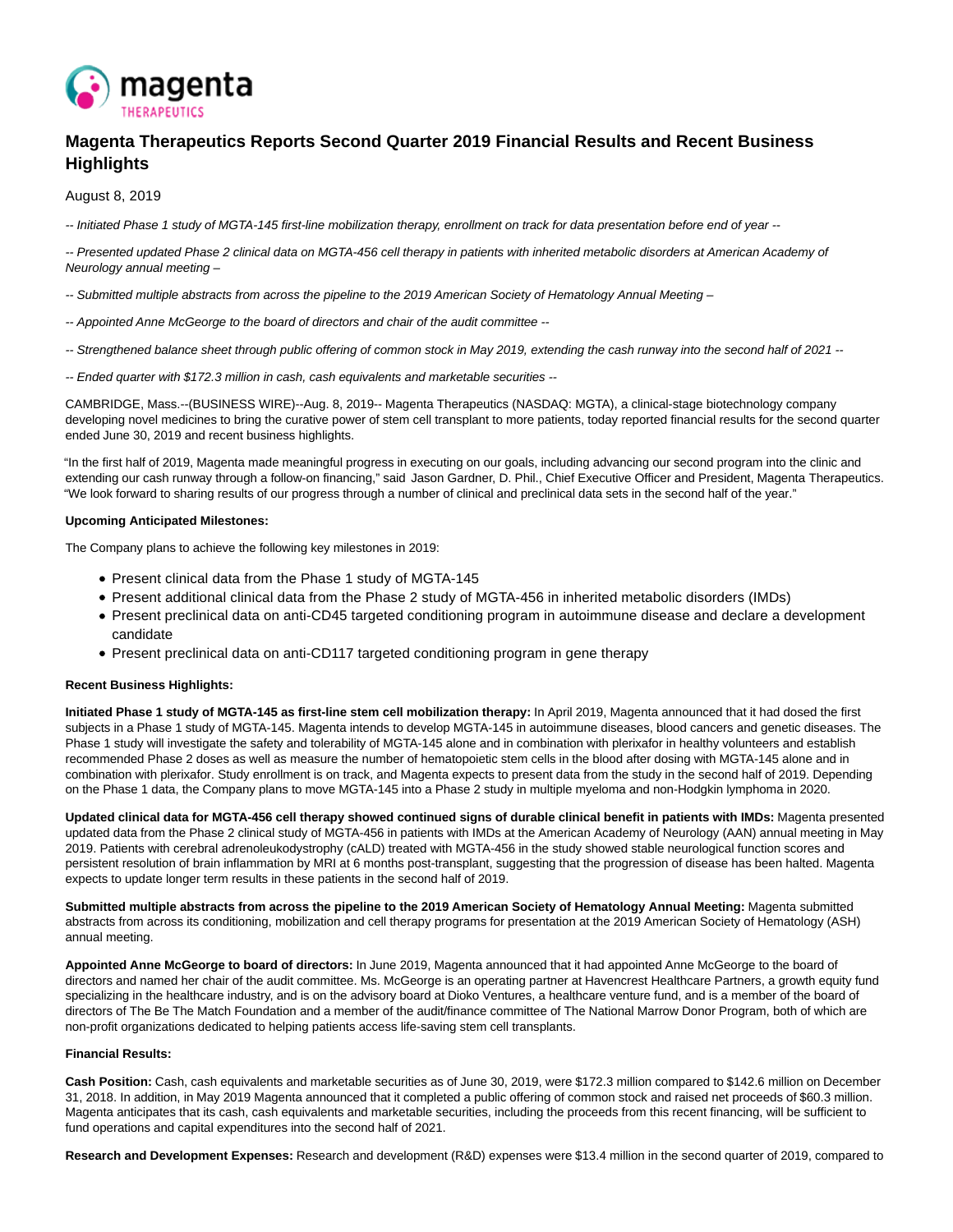\$9.7 million in the second quarter of 2018. The increase was driven primarily by investments in clinical activities for MGTA-145, as well as manufacturing related to our conditioning programs.

**General and Administrative Expenses:** General and administrative (G&A) expenses were \$5.9 million for the second quarter of 2019, compared to \$4.3 million for the second quarter in 2018. The increase was primarily due to increased personnel and facility costs associated with the growth of the Company.

**Net Loss:** Net loss was \$17.7 million for the second quarter of 2019, compared to net loss of \$13.7 million for the second quarter of 2018.

#### **About Magenta Therapeutics**

Headquartered in Cambridge, Mass., Magenta Therapeutics is a clinical-stage biotechnology company developing novel medicines for patients with autoimmune diseases, blood cancers and genetic diseases. By creating a platform focused on critical areas of unmet need, Magenta Therapeutics is pioneering an integrated approach to allow more patients to receive one-time, curative therapies by making the process more effective, safer and easier.

#### **Forward-Looking Statement**

This press release may contain forward-looking statements, including express or implied statements regarding Magenta's future expectations, plans and prospects, including, without limitation, statements regarding expectations and plans for presenting pre-clinical and clinical data, projections regarding future revenues and financing performance, our long-term growth, cash, cash equivalents and marketable securities, the anticipated timing of our clinical trials and regulatory filings, the development of our product candidates and advancement of our preclinical programs, as well as other statements containing the words "anticipate," "believe," "continue," "could," "estimate," "expect," "intend," "may," might," "plan," "potential," "project," "should," target," "will" or "would" and similar expressions that constitute forward-looking statements under the Private Securities Litigation Reform Act of 1995. The express or implied forward-looking statements included in this press release are only predictions and are subject to a number of risks, uncertainties and assumptions, including, without limitation: uncertainties inherent in clinical studies and in the availability and timing of data from ongoing clinical studies; whether interim results from a clinical trial will be predictive of the final results of the trial; whether results from preclinical studies or earlier clinical studies will be predictive of the results of future trials; the expected timing of submissions for regulatory approval or review by governmental authorities, including review under accelerated approval processes; orphan drug designation eligibility; regulatory approvals to conduct trials or to market products; whether Magenta's cash resources will be sufficient to fund Magenta's foreseeable and unforeseeable operating expenses and capital expenditure requirements; and other risks concerning Magenta's programs and operations are described in additional detail in its registration statement on Form S-1, its Annual Report on Form 10-K filed on March 19, 2019, its Quarterly Reports on Form 10-Q and its other filings made with the Securities and Exchange Commission from time to time. Although Magenta's forward-looking statements reflect the good faith judgment of its management, these statements are based only on facts and factors currently known by Magenta. As a result, you are cautioned not to rely on these forward-looking statements. Any forward-looking statement made in this press release speaks only as of the date on which it is made. Magenta undertakes no obligation to publicly update or revise any forward-looking statement, whether as a result of new information, future developments or otherwise.

#### **Magenta Therapeutics, Inc.**

# **STATEMENTS OF OPERATIONS**

#### **(unaudited)**

**(In thousands, except share and per share data)** 

|                                | Three Months Ended June 30, |  |           |     | Six Months Ended June 30, |  |           |     |
|--------------------------------|-----------------------------|--|-----------|-----|---------------------------|--|-----------|-----|
|                                | 2019                        |  | 2018      |     | 2019                      |  | 2018      |     |
| Revenue<br>Operating expenses: | \$                          |  | \$        |     | \$                        |  | \$        |     |
| Research and development       | 13,433                      |  | 9,683     |     | 23,970                    |  | 17,532    |     |
| General and administrative     | 5,905                       |  | 4,342     |     | 11,718                    |  | 7,799     |     |
| Total operating expenses       | 19,338                      |  | 14,025    |     | 35,688                    |  | 25,331    |     |
| Loss from operations           | (19, 338)                   |  | (14, 025) |     | (35,688)                  |  | (25, 331) |     |
| Interest and other income, net | 1,630                       |  |           | 365 | 3,146                     |  |           | 510 |